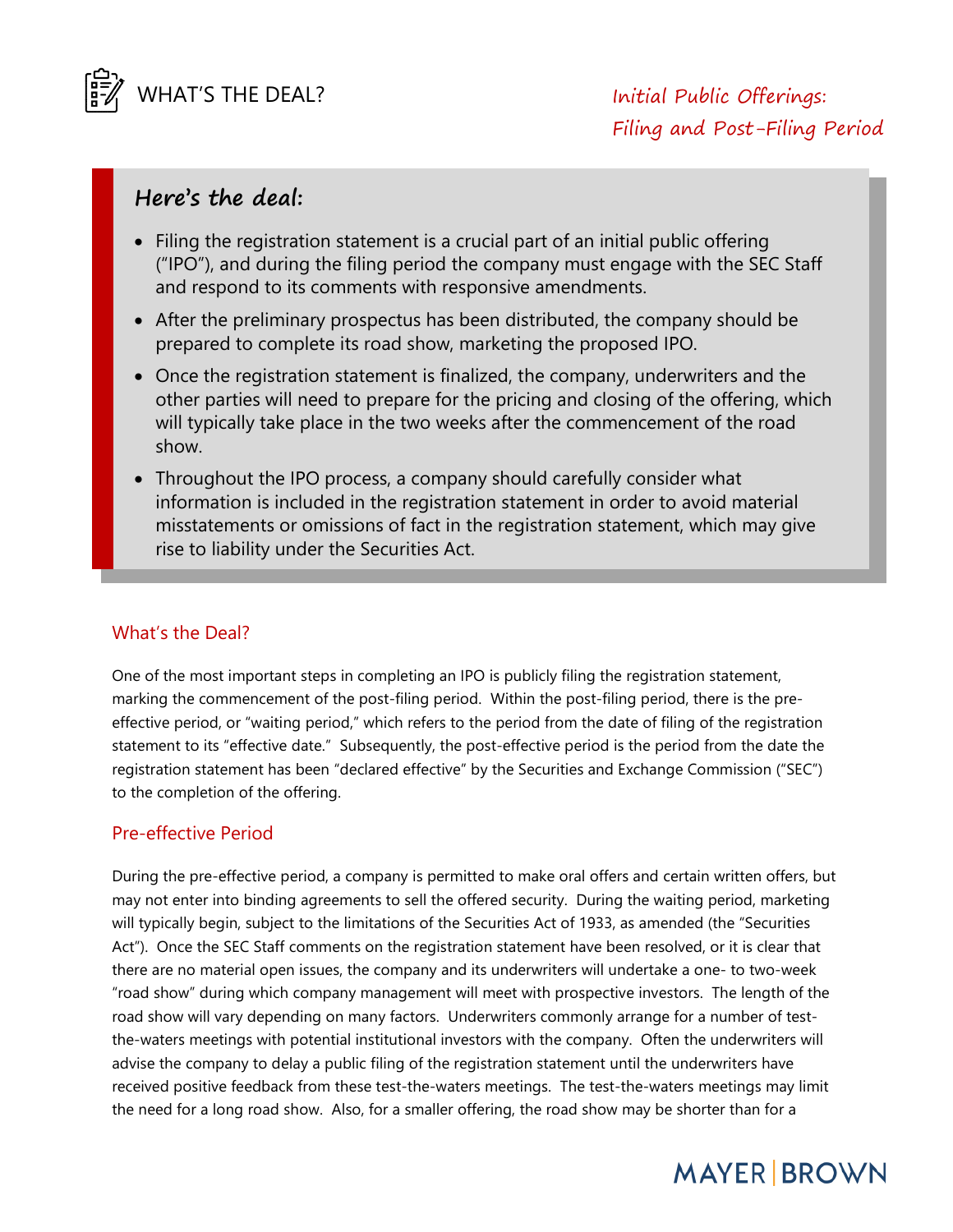

larger offering, and may be limited to domestic meetings. Of course, as a result of the COVID-19 pandemic, many road shows are taking place virtually.

After the underwriters have assembled indications of interest for the offered securities, the company and its counsel will request that the SEC declare the registration statement "effective" at a certain date and time, usually after the close of business of the US securities markets on the date scheduled for pricing of the IPO.

#### *The Filing Process and SEC Review*

The SEC's review of the registration statement is an integral part of the IPO process. Once a registration statement is filed, a team of SEC Staff members is assigned to review the filing. The team consists of accountants and lawyers, including examiners and supervisors. The SEC's objective is to assess the company's compliance with its registration and disclosure rules. In addition to assessing compliance with applicable requirements, the SEC considers the disclosures through the eyes of an investor in order to determine the type of information that would be considered material to an investor. The SEC's review is not limited to just the registration statement. The SEC Staff will closely review websites, databases, and magazine and newspaper articles, looking in particular for information that they think should be in the prospectus or that contradicts information included in the prospectus.

The review process is time-consuming. The review depends on the complexity of the company's business and the nature of the issues raised in the review process. Initial comments on Form S-1 are provided in about 30 days—depending on the SEC's workload and the complexity of the filing, the receipt of firstround comments may take longer. The SEC Staff generally tries to address response letters and amendments within 10 days, but timing varies considerably. This timing is the same whether the registration statement is filed publicly or submitted confidentially.

#### *Registration Statement*

A registration statement contains the prospectus, which is the primary selling document, as well as other required information, written undertakings of the issuer and the signatures of the issuer and at least a majority of the issuer's directors. It also contains exhibits, including basic corporate documents and material contracts. US companies generally file a Form S-1 registration statement, while most non-Canadian foreign private issuers use a Form F-1 registration statement, although other forms may be available. There are also special forms available to certain Canadian companies. A registration statement is filed electronically with the SEC through its Electronic Data Gathering, Analysis and Retrieval ("EDGAR") system. Before the company can file via the EDGAR system, it must create an account with the SEC by obtaining a Central Index Key ("CIK") number and associated security codes. The CIK number is a unique number assigned to individuals and companies who file reports with the SEC. Once the company files the registration statement via the EDGAR system, it becomes publicly available.

In addition to a registration statement, a company is required to file certain exhibits with the registration statement, including its certificate of incorporation, bylaws, material agreements (including the underwriting agreement) and consents of experts. Since information filed via the EDGAR system with the SEC will be publicly available, if the company wants to keep any information confidential, it must file redacted versions of the exhibits with the SEC. Redactions should be based on information that may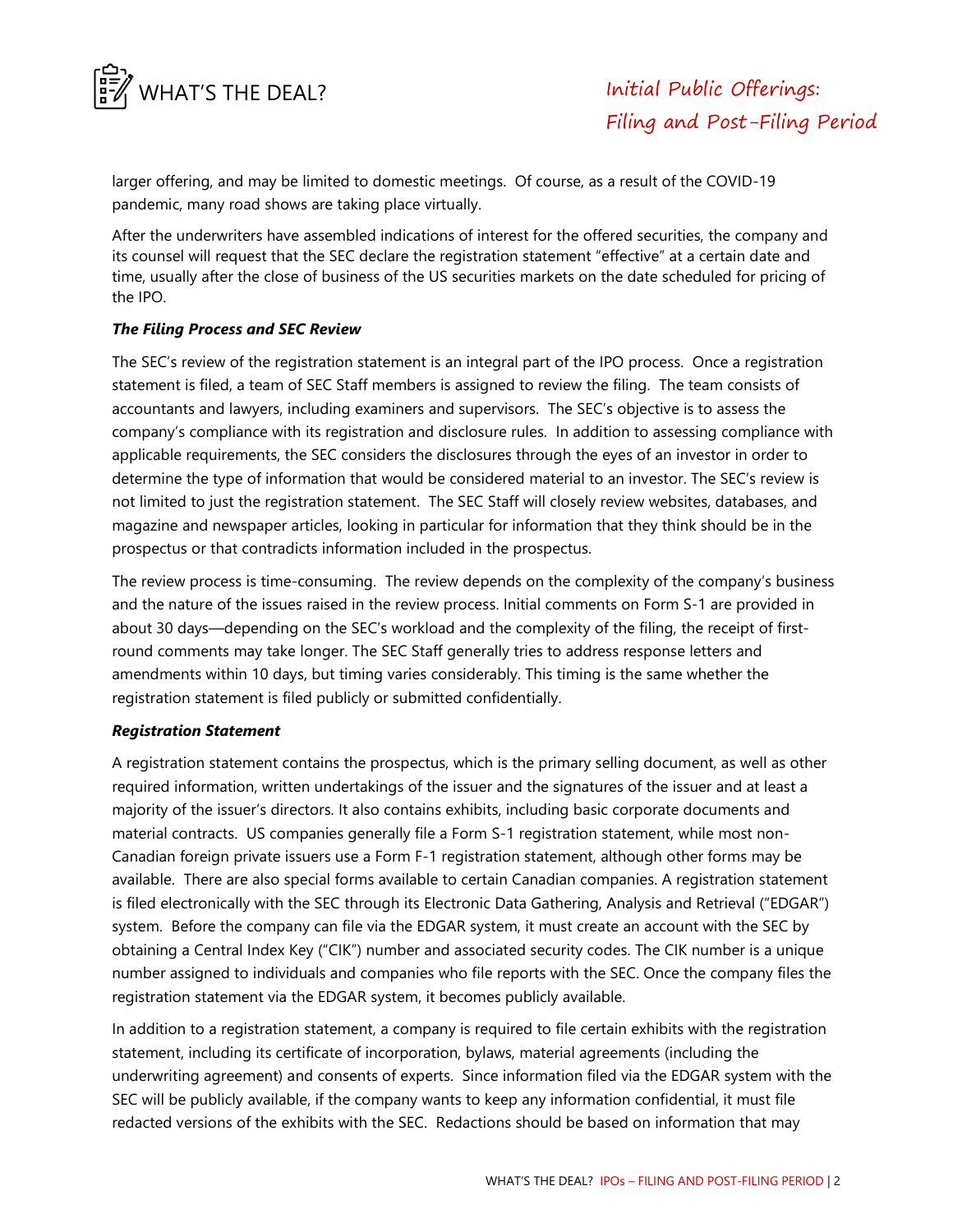

involve trade secrets or commercial or financial information that could harm the company competitively if disclosed to the public.

#### *Financial Information Included in the Registration Statement*

As part of filing the registration statement, the SEC rules require the following information in the prospectus of an issuer:

- Audited balance sheets as of the end of the issuer's last two fiscal years;
- Audited statements of operations, statements of cash flows, statements of comprehensive income and statements of changes in shareholders' equity of the company's last three fiscal years, or two years in the case of an emerging growth company ("EGC"); and
- Depending on the length of time from the end of the last fiscal year and the date of filing, an unaudited balance sheet for the most recent fiscal interim period and statements of operations, statements of cash flows and statements of changes in shareholders' equity for the interim period and for the corresponding period of the prior fiscal year.

These statements must be prepared in accordance with US GAAP or IFRS in accordance with the IASB, and they will be the source of information for "Management's Discussion and Analysis of Financial Condition and Results of Operations" ("MD&A"). In addition, a prospectus may contain audited and unaudited financial statements relating to acquisition of assets and companies as well as pro forma financial information giving effect to the acquisition.

The SEC will review and comment on the financial statements and the MD&A. The SEC's areas of particular concern are:

- Revenue recognition;
- Business combinations:
- Segment reporting;
- Financial instruments;
- Impairments of all kinds;
- Deferred tax valuation allowances; and
- Compliance with debt covenants, fair value and loan losses.

Companies and their auditors should also review their accounting policies and potential areas of concern before filing the registration statement. The SEC encourages discussions with its accounting staff of accounting concerns early in the preparation process, thus avoiding potential problems once the registration statement is filed and publicly available.

#### *Prospectus*

The prospectus describes the offering terms, the anticipated use of proceeds, the company, its industry, business, management and ownership, and its results of operations and financial condition. Although it is principally a disclosure document, the prospectus is also crucial to the selling process.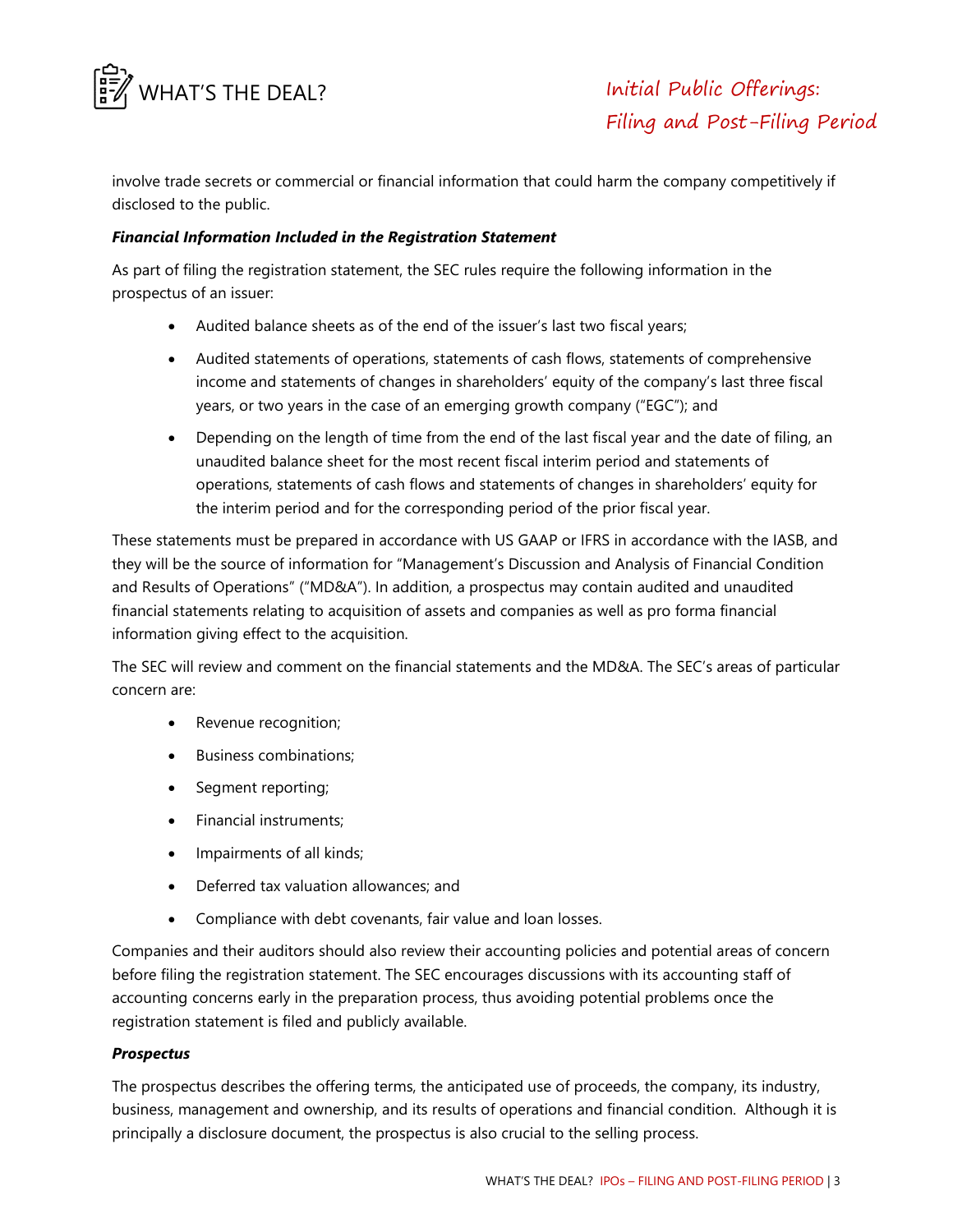

The principal sections of the prospectus are identified below ("smaller reporting companies," as defined by the SEC), EGCs and foreign private issuers have less onerous disclosure obligations, particularly with respect to executive compensation:

- **Summary***.* The summary is a short overview of the more important aspects of the offering and the company. The summary will cover the type of security offered, a brief description of the company, the amount of securities offered, the trading market for the securities and the use of the proceeds.
- **Financial Statements***.* The prospectus will include audited financial statements of the company, including balance sheets for each of the last two completed fiscal years and income statements for each of the last three completed fiscal years. The prospectus must also include unaudited financial statements for any interim periods subsequent to the last completed fiscal year.
- **MD&A***.* The MD&A section describes the company's liquidity, capital resources and results of operation. It also includes a discussion of known trends and uncertainties that may have a material impact on the company's operating performance, liquidity or capital resources. The SEC has identified three principal objectives of the MD&A section: (i) to provide a narrative explanation of the company's financial statements enabling investors to view the company through management's eyes; (ii) to enhance the overall financial disclosure and provide context within which the company's financial information should be analyzed; and (iii) to provide information about the quality of, and potential variability of, the company's earnings and cash flow, so that investors can assess the company's future performance.
- **Risk Factors.** The risk factors section usually includes risks pertaining to the offering; risks pertaining to the issuer; and risks pertaining to the issuer's industry. The SEC requires that the risk factors section include only risks specific to the company.
- **Business***.* The business section describes the company's business, including its products and services, key suppliers, customers, marketing arrangements and intellectual property.
- **Management***.* Officers and directors must be identified in the management section and brief biographical descriptions must be included.
- **Executive Compensation.** The company must disclose the executive compensation of its five highest paid executive officers, which must include the CEO and CFO. Most of this disclosure is presented in tabular format. The executive compensation section must also include directors' compensation and employee benefit plans. The SEC requires a compensation disclosure and analysis in which the company discloses the company's executive and board compensation matters. An EGC will have reduced compensation disclosure requirements.
- **Related Party Transactions***.* This section must include any material business transaction between the issuer and its executive officers, directors, significant shareholders and other key personnel.
- **Security Ownership***.* This section includes a tabular presentation of the company's officers' and directors' beneficial share ownership as well as the beneficial ownership of each holder of more than 5% of the company's outstanding stock.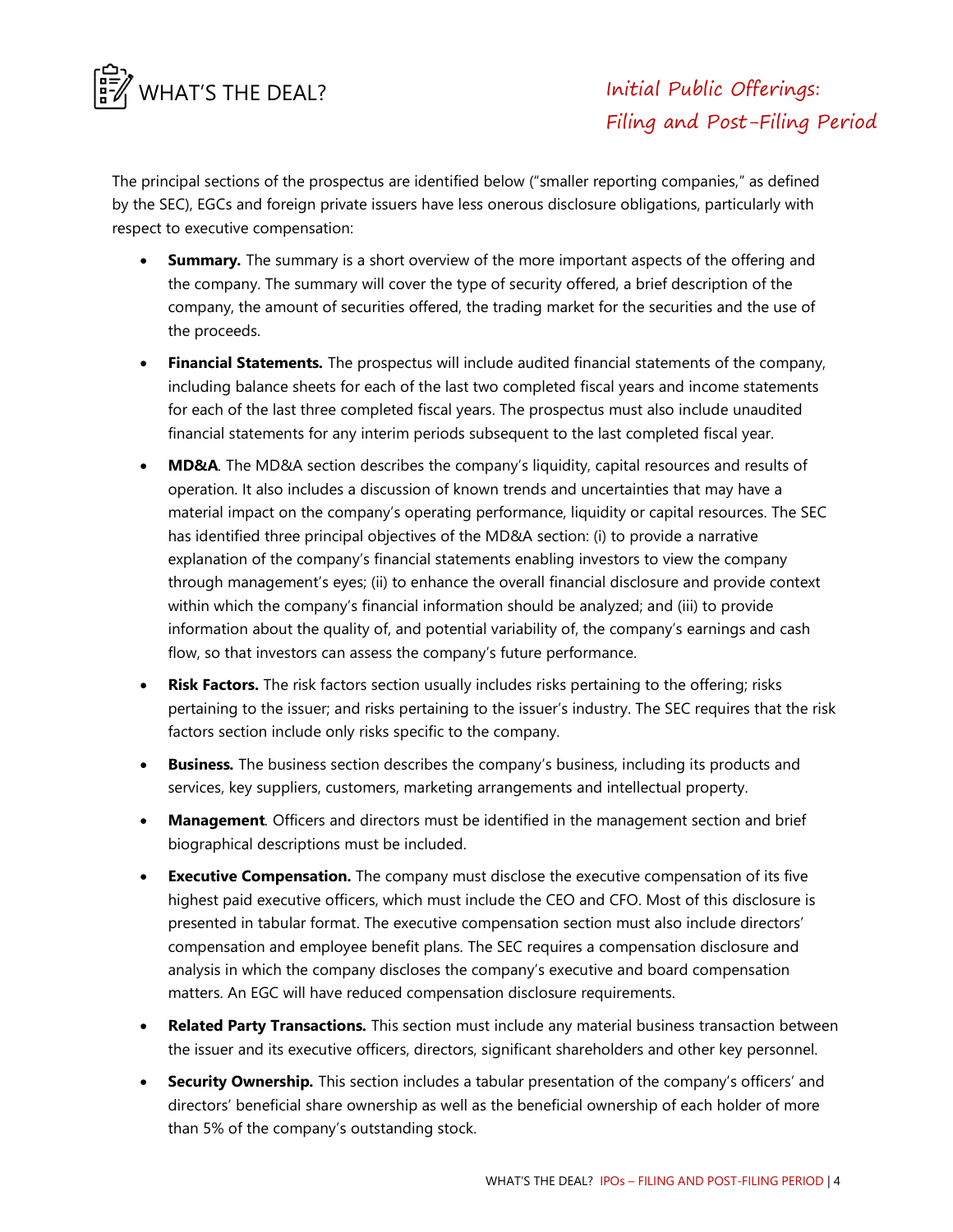

- **Plan of Distribution***.* The plan of distribution section describes the underwriting arrangements, including the underwriters' plans for distributing the shares in the offering.
- **Counsel and Experts***.* These two sections identify counsel to the company and the underwriters and the accountants who have audited the company's financial statements. "Experts" will also identify any other entity that has "expertized" any information in the prospectus.

A prospectus should not include "puffery" or overly optimistic or unsupported statements about the company's future performance. Rather, it should contain a balanced discussion of the company's business, along with a detailed discussion of risks and operating and financial trends that may affect its results of operations and prospects.

#### *Specific Disclosures Required for an EGC*

The JOBS Act has created an "on-ramp" of scaled disclosure requirements for EGCs. Generally, an EGC will have the flexibility to choose the scaled disclosures with which it can comply, with the exception of complying with new or revised accounting standards on time.

- **Financial Statements and MD&A.** An EGC is required to present only two years of audited financial statements in its IPO registration statement. An EGC may also limit its MD&A to cover only those audited periods presented in the audited financial statements. The SEC will also not object if an EGC presenting two years of audited financial statements limits the selected financial data included in its IPO registration statement to only two years. An EGC should consider, together with its advisors, whether it makes strategic sense to include additional years of financial information.
- **Executive Compensation.** An EGC may comply with the executive compensation disclosures applicable to a "smaller reporting company," which means that an EGC need provide only a Summary Compensation Table (with three rather than five named executive officers and limited to two fiscal years of information), an Outstanding Equity Awards Table, and a Director Compensation Table, along with some narrative disclosures to augment those tables. EGCs are not required to provide a Compensation Discussion and Analysis, or disclosures about payments upon termination of employment or change in control.
- **Compliance with New or Revised Accounting Standards.** An EGC may elect an extended transition to compliance with new or revised accounting standards. However, if an EGC chooses to comply with such standards to the same extent that a non-EGC is required to comply with such standards, the EGC must (1) make such choice at the time it is first required to file a registration statement, periodic report or other report under the Exchange Act and notify the SEC of such choice; (2) comply with all such standards to the same extent that a non-EGC is required to comply with such standards; and (3) continue to comply with such standards to the same extent that a non-EGC is required to comply with such standards for as long as the company remains an EGC.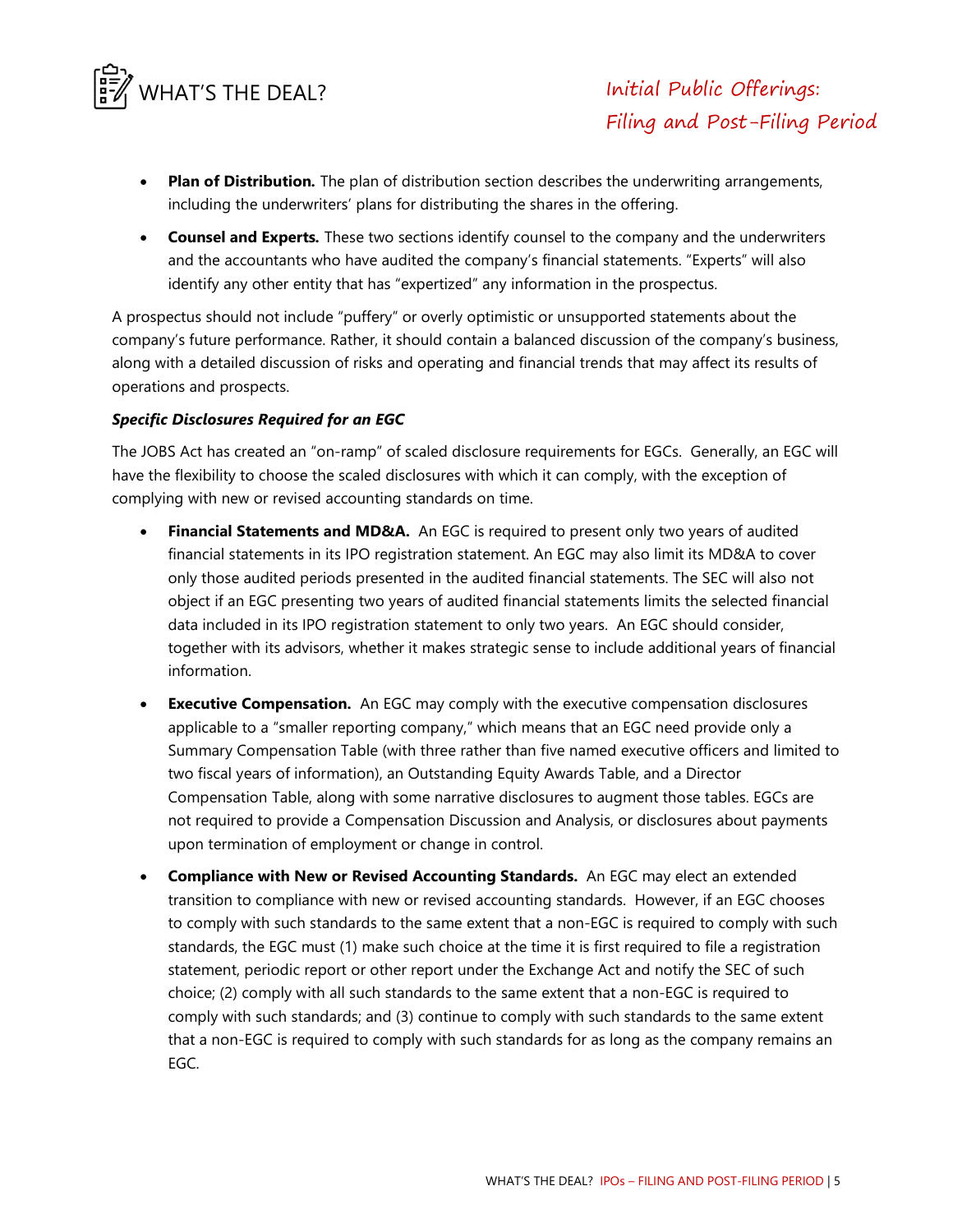

 **EGC Status.** The SEC Staff has explained that an EGC must identify itself as an EGC on the cover page of its prospectus. In addition, SEC Staff comments on EGC registration statements have requested the following disclosures:

(i) a description of how and when a company may lose EGC status;

(ii) a brief description of the various exemptions available to an EGC, such as exemptions from Sarbanes-Oxley Section 404(b) and the Say-on-Pay/Say-on-Golden Parachute provisions; and

(iii) the EGC's election for extended transition to new or revised accounting standards.

The SEC Staff requests that if the EGC has elected to opt out of the extended transition period for new or revised accounting standards, then it must include a statement that the election is irrevocable. If the EGC has elected to use the extended transition period, then risk factor disclosure must explain that this election allows an EGC to delay the adoption of new or revised accounting standards that have different effective dates for public and private companies until those standards apply to private companies. The SEC Staff requests the EGC state in the risk factors that, as a result of this election, the EGC's financial statements may not be comparable to issuers that comply with public issuer effective dates. A similar statement is also requested in the EGC's critical accounting policy disclosures in MD&A.

## Post-effective Period

The post-effective period is the period from the date the registration statement has been "declared effective" by the SEC to the completion of the offering. In the majority of IPOs, after the road show, representatives of a company and its underwriters will meet to price the offering. The IPO price will be determined based on the demand for the stock, current market conditions and the price range stated in the preliminary prospectus. If the number of shares will be significantly increased or decreased or the offering will not be priced within the range, a free writing prospectus is often issued at this point to make sure that investors have the necessary information before deciding to purchase the shares. Additional information will also be determined at this time, including the underwriters' fees and commissions.

After the offering is priced, the issuer and its managing underwriters execute the underwriting agreement, and the auditor delivers the executed comfort letter. The company will proceed to file a final prospectus with the SEC that contains the final offering information. On the second or third business day following the pricing transaction, the closing occurs, the shares are issued, and the issuer receives the proceeds. The closing completes the offering process. Then, for the next 25 days, aftermarket sales of shares by dealers must be accompanied by a final prospectus or a notice with respect to its availability. If during this period there is a material change that would make the prospectus misleading, the company must file an amended prospectus.

## *Pricing*

The IPO price will be determined based on the demand for the stock, current market conditions and the price range stated in the preliminary prospectus. If the number of shares will be significantly increased or decreased, or the offering will not be priced within the range, a free writing prospectus is often issued at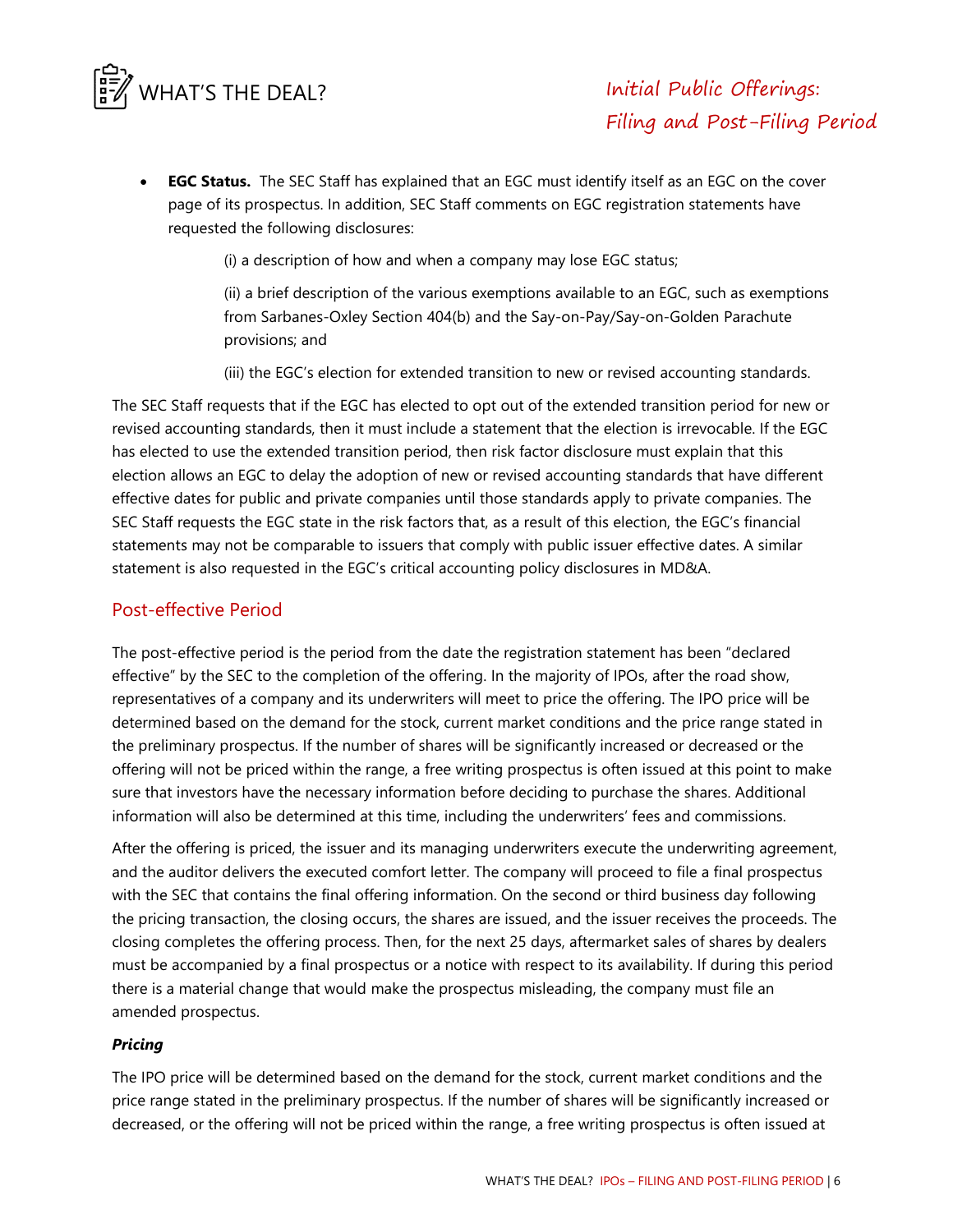

this point to make sure that investors have the necessary information before deciding to purchase the shares.

Most "firm commitment" equity public offerings include an "over-allotment option" or "green shoe" (the latter name references a case about these kinds of options). This option enables the underwriters to purchase additional shares (usually 15% of the "firm" shares purchased by the underwriters) from the company if there is substantial demand for the offered shares. The option is typically exercisable for 30 days after the pricing of the IPO and the underwriters may purchase the additional shares at the same price per share as those sold in the IPO.

#### *Closing*

The closing of the offering usually takes place three or four business days (T+3 or T+4) after the pricing of the IPO, typically T+4 because offerings are usually priced after the close of the market. Immediately prior to the closing, the underwriters will also hold a bring-down diligence call with the company to confirm that no material changes in the company's business or finances have occurred since the date of pricing and that the statements in the prospectus remain accurate. At the closing, the company will deliver the documents required by the underwriting agreement, including a bring-down comfort letter, certificates of officers and one or more opinions of counsel. Upon satisfaction of the closing conditions, the underwriters will wire transfer the net proceeds of the offerings to the company and upon receipt, the company will instruct its transfer agent to release the shares to the underwriters.

## Liability Concerns

One final important consideration, that a company should consider during an IPO, is the civil and criminal liability that may arise in connection with the registration statement when it becomes effective or in a preliminary prospectus upon which a contract for sale of shares of a company's stock is based. Liability can range from material misstatements or omissions in the registration statement or the failure to comply with registration requirements or to supply or make available a final prospectus to investors.

Purchasers of a company's stock in a registered public offering have a right of action under Section 11 of the Securities Act for an untrue statement of material fact or an omission to state a material fact in a registration statement. Section 11 imposes liability on the issuer, each person who signs the registration statement, each director, the company's accountants (and certain other experts) and the underwriters. Purchasers also have a right of action under Section 12(a)(2) for false or misleading statements that are material in a prospectus and in oral statements. The SEC may bring actions under Section 17 of the Securities Act and Section 10(b) and Rule 10b-5 under the Exchange Act.

If a company's registration statement contains an untrue statement of a material fact or omits to state a material fact required to be stated in it (or that is necessary to make the statements not misleading), any purchaser of the company's stock can sue the issuer and the following persons:

 Anyone who signed the registration statement (the registration statement is signed by the company's chief executive, principal financial and accounting officers, and at least a majority of the company's directors);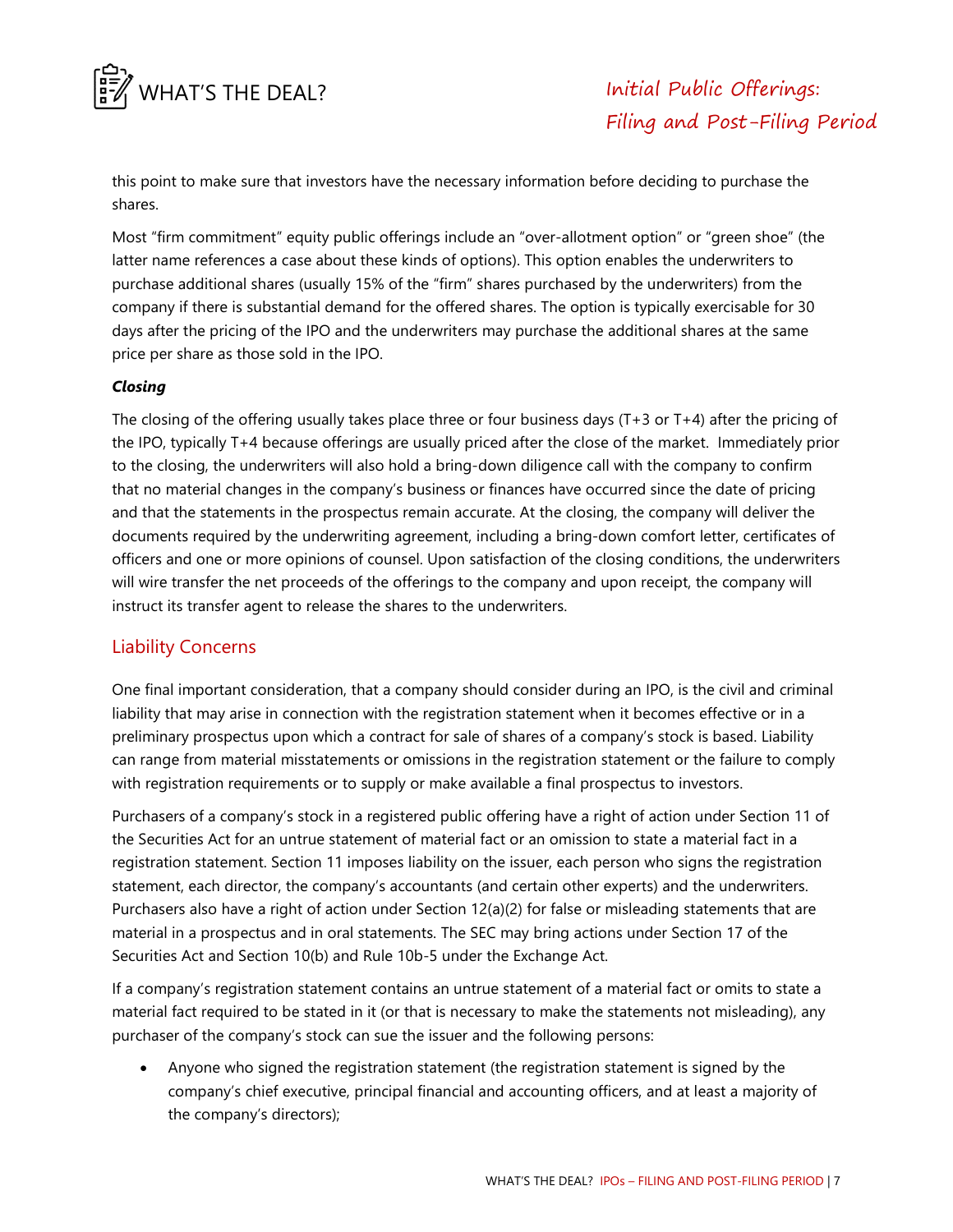

- Anyone who was a director of the issuer (or anyone who consented to be named as a director) at the time the registration statement was filed;
- Every accountant, engineer, appraiser or other expert who consented to be named as having prepared or certified the accuracy of any part of the registration statement, or any report or valuation used in the registration statement (but liability is limited to that information); and every underwriter.

A purchaser of a security can also sue any person who:

- Offered or sold the company's stock to that purchaser in violation of Section 5 of the Securities Act;
- Offered or sold the company's stock to that purchaser by means of a prospectus or oral communication that included an untrue statement of a material fact or omitted to state a material fact necessary to make a statement, in light of the circumstances under which it was made, not misleading; and
- Every person who controls (through share ownership, agreement or otherwise) any other person that is liable under Section 11 or 12 of the Securities Act is jointly and severally liable with that other person, unless the controlling person had no knowledge of, or reasonable grounds to believe in, the existence of the facts that resulted in the alleged liability.

Under the Securities Act, the company is absolutely liable for material misstatements or omissions in the registration statement, regardless of good faith or the exercise of due diligence. Directors and officers of the company, however, may have certain due diligence defenses, as do underwriters, the company's accountants and other experts and controlling persons. No person will serve as a director or officer without indemnification from the company and appropriate directors' and officers' insurance, and a company usually represents that it has such insurance in the underwriting agreement.

Since its early history, the SEC has consistently stated that indemnification of directors, officers and controlling persons for Securities Act liabilities is against public policy and is therefore unenforceable. Every registration statement is required to set forth the SEC's position. Nonetheless, companies have always provided such indemnification and courts have upheld such contract rights.